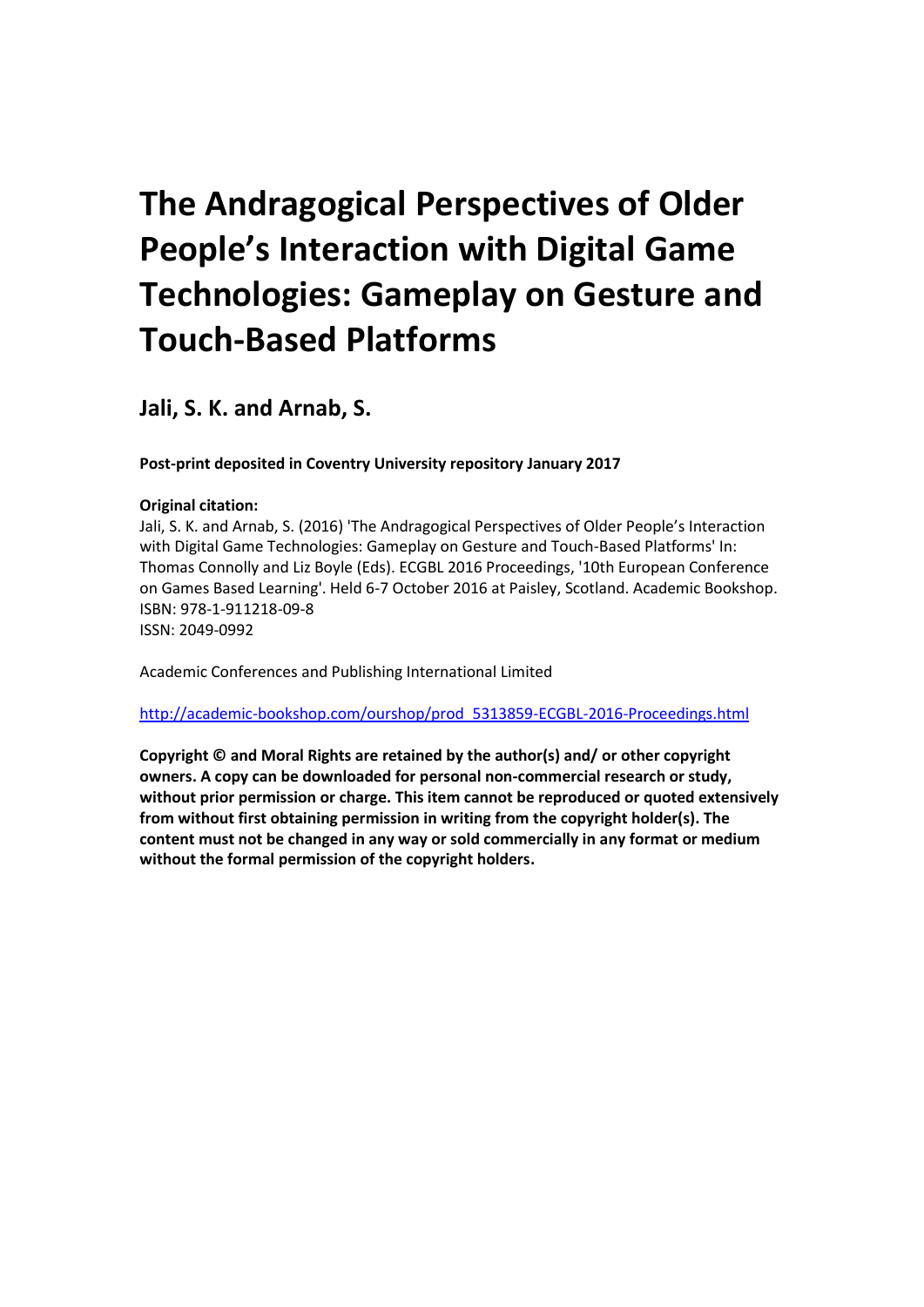## **Investigating into Older People' Digital Gameplay: Gameful Interaction for Older People** Suriati Khartini Jali<sup>1</sup>, Sylvester Arnab<sup>2</sup> <sup>1</sup>Serious Games Institute, Coventry University, Coventry, United Kingdom <sup>2</sup>Disruptive Media Learning Lab, Coventry University, Coventry, United Kingdom [jalis@uni.coventry.ac.uk](mailto:jalis@uni.coventry.ac.uk) [s.arnab@coventry.ac.uk](mailto:s.arnab@coventry.ac.uk)

**Abstract:** Digital game technology has been adopted by many sectors and in almost every discipline, which includes education, military, business, health care, psychology and computer science. This is due to the engaging factor of gameplay offered by digital games. In recent years, the application of games is becoming a popular medium in promoting healthy lifestyle and improving the quality of life especially for older people; for instance fostering social connectedness motivated and stimulated through social interaction, cognitive exercises and physical activity that can be afforded by digital game technology. It is essential that users or players are captivated and engaged by the game before any serious purposes/activities can be imposed. The design of most games used for both entertainment and serious purposes however focuses on general player population, and mostly the younger population currently engaging with digital gaming. The paper aims to investigate the correlation between the challenges associated with older people, their existing engagement with digital gaming and other interactive technologies, the andragogical perspectives and existing game design attributes. A pilot study was performed with 14 participants aged between 55 and above. Data was collected from their interactions with and experiences of digital gaming. Questionnaires and group discussions were utilised in order to collect their feedback and perspectives on the experience. The results of our study show that there are three key findings which are; 1) the interaction types and the experience provided by the game itself, 2) the game interaction styles which is supported by the platforms and 3) gameplay interaction and challenges associated to age-related changes. These findings should be considered when investigating the interaction and experience of older people with digital games.

**Keywords:** older people, andragogy, digital game, interaction, experience

## **1. Introduction**

The world population is ageing. In 30 years, one in five people in the world will be over 60 years of age or older (Akitunde, 2012) and is predicted that this population segment will reach two billion by 2050 (Aalbers et al., 2011; WHO, 2002). Declining in physical and cognitive abilities are likely to encounter by the older people at the age of 60 (Kaufman, 2013). Besides that, the age-related changes include decline in visual and auditory capabilities.

Researcher (Sixsmith, 2006), remarks that technologies can offer beneficial and meaningful activities that fun, enjoyable and stimulating. While digital game technology usage and its capabilities have attracted educators and researchers worldwide to address specific interest for certain targeted group of users. Historically, the design of most games used for both entertainment and serious purposes however focuses on general player population, and mostly the younger population currently engaging with digital gaming. In recent years, a game-based approach is being widely used and accepted to cater and address the needs (educational, health, social interaction, etc.) of various target groups, including the older people.

The application of games is becoming a popular medium in promoting healthy lifestyle and improving the quality of life especially for older people; for instance fostering social connectedness through social interaction, physical activity and cognitive exercises that can be afforded by digital game technology. It is essential that users or players are captivated and engaged by the game before any serious purposes/activities can be imposed. Besides that, most models or framework for designing and developing games were particularly developed for general type of games (commercial games) and aiming for younger users in mind. A small number of research proposed game design for older people, however none of them developed specifically for the use of older people that correlates the attributes of game technology and considerations; such as andragogy perspectives and challenges faced by this target groups.

This paper aims to investigate the correlation between the challenges associated with older people, their existing engagement with digital gaming, the andragogical perspectives and existing game design attributes.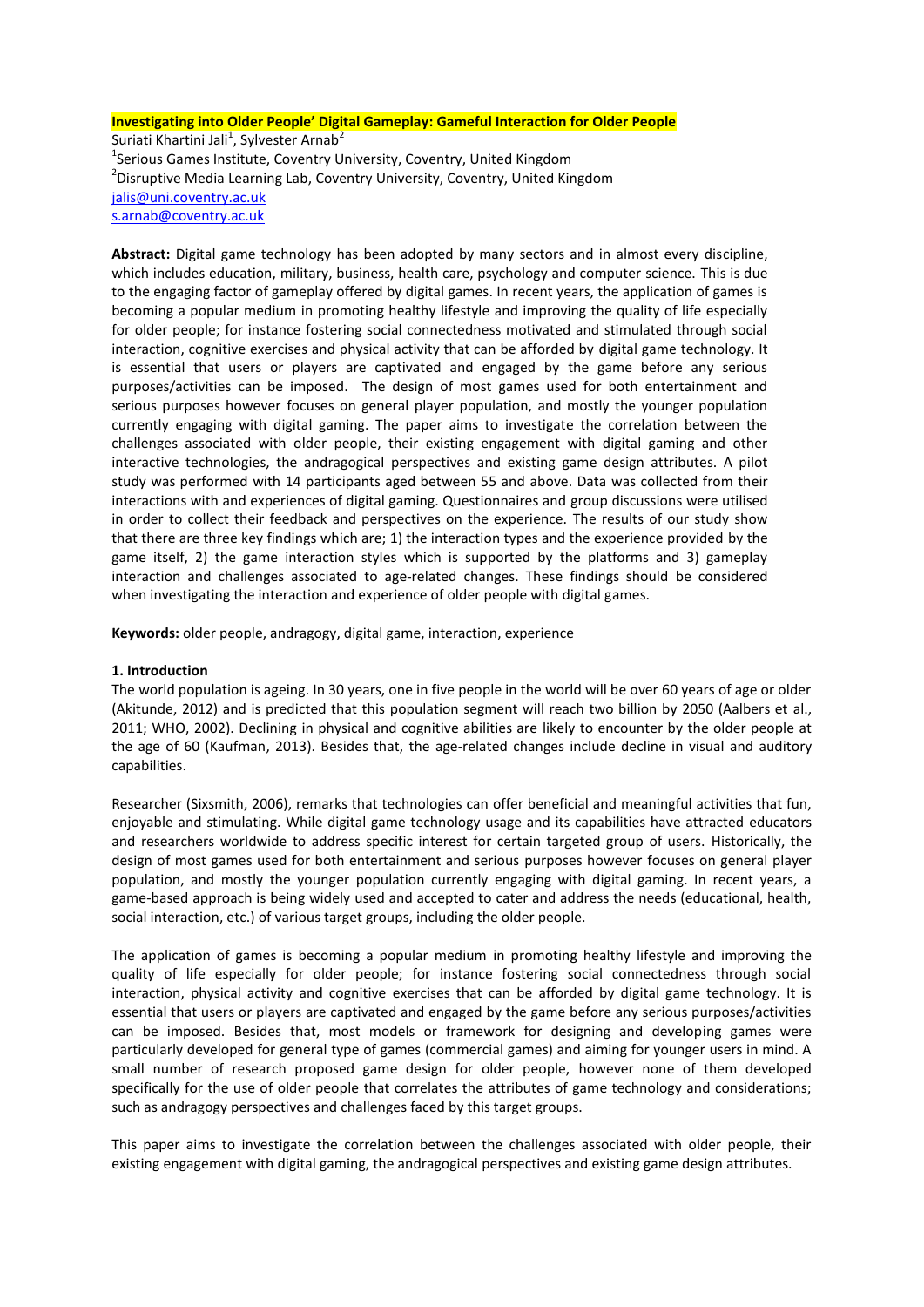#### **2. Related Work**

In early 80s, the usages of video games towards older people have been conducted. Among the early study is by Weisman (1983), where the author introduced the video games to institutionalised older people. Based on his studies, Weisman asserts that game should have different levels of difficulties to support individual preferences and sensomotor abilities. In addressing visual and auditory impairment, he suggested the use of large font, well-defined visual symbols and clear auditory feedback.

Similarly, Whitcomb (1990) and Ijsselsteijn et al. (2007) also propose several game designs and recommend appropriate user interface for older people which emphasise on impairments in visual and auditory perception and a loss of sensomotor skill. Extension of above approach has been done by Flores et al (2008) where the author recommends the design of appropriate cognitive challenges, a simple user interface and ability to provide feedback. There are a number of game designs specifically focusing on older people; which mainly focusing on accessibility (Gamberini et al, 2006) and player performance (Gerling and Masuch, 2011). Due to challenges faced and lack of technological experience, usability is a key issue with the older population compared to the younger population.

With respect to game design for older people, studies showed that older people have specific gaming needs and preferences. It is also observed that their abilities differ from younger people (Gerling et al, 2010; ESA, 2011; Pearce, 2008; Nap et al, 2009, Nacke et al, 2009). De Schutter and Abeele (2008) propose that the game design should consider topics that are related to older peoples' real life experiences, foster connectedness and nurture one's self and others. Gerling et al. (2012) echoes De Schutter and Abeele's view by suggesting user experience and sufficient information needs to be examined and provided to capture adequate interaction between players and the games. Studies by Romero et al (2010) however indicates that involvement by older people themselves throughout the design process is important to obtain valuable information in meeting their needs (the transactions of the ageing process that relate to their likes and dislikes). These studies indicate the importance of the andragogical aspects when it comes to designing and developing games, specifically for older people.

Andragogy can be defined as the art and science of 'helping' adults learning. This is based on the assumption of the two different learner groups, adult and children (Knowles, 1984). It shows that the way adults learn or perceive thing is different from children. Therefore, to promote learning for an adult will require a different approach, through adopting the andragogical perspectives.

The current paper extends from our work (Jali and Arnab, 2016). The current paper reported that based on feedbacks from the participants, challenges associated to ageing should be taken into account when investigating the interaction and experience of older people with digital games. This is in conjunction with three other components from the previous work; the perspectives of engaging with different platforms, views on digital games and the factors that could change their perspectives

## **3. Methodology**

Focus groups were conducted which comprised of three main parts; 1) the use of questionnaires, 2) gameplay session for hands-on activities; and 3) group discussion for collecting feedback from the hands-on session. For this study, we focused on platforms that offer natural user interfaces and intuitive that can ease the interaction between the participant and technologies in a natural way (Tanaka et al, 2012). The platforms that were selected were 1) Xbox 360 which allows physical movement that not required holding a controller, and 2) Android tablet that offer touch-based display. The selected games were games on Xbox 360 console (*Kinect Sport: Bowling, Kinect Sport-Season Two: Skiing*) and games on Android tablet (*Bowling, Car Racing*). Each game was selected with regards to various skill and ability offered; and to trigger different reactions from the participants.

#### **3.1 Participants and Recruitment**

The participants for this study consisted of 14 older people within the aged of 55 and above (5 males, 9 females). The average age of participants was 65.04 (MEDIAN: 61-65). Participants were recruited from various organisations, groups and forums in Coventry. In total, 6 different organisations and groups were participated in the study.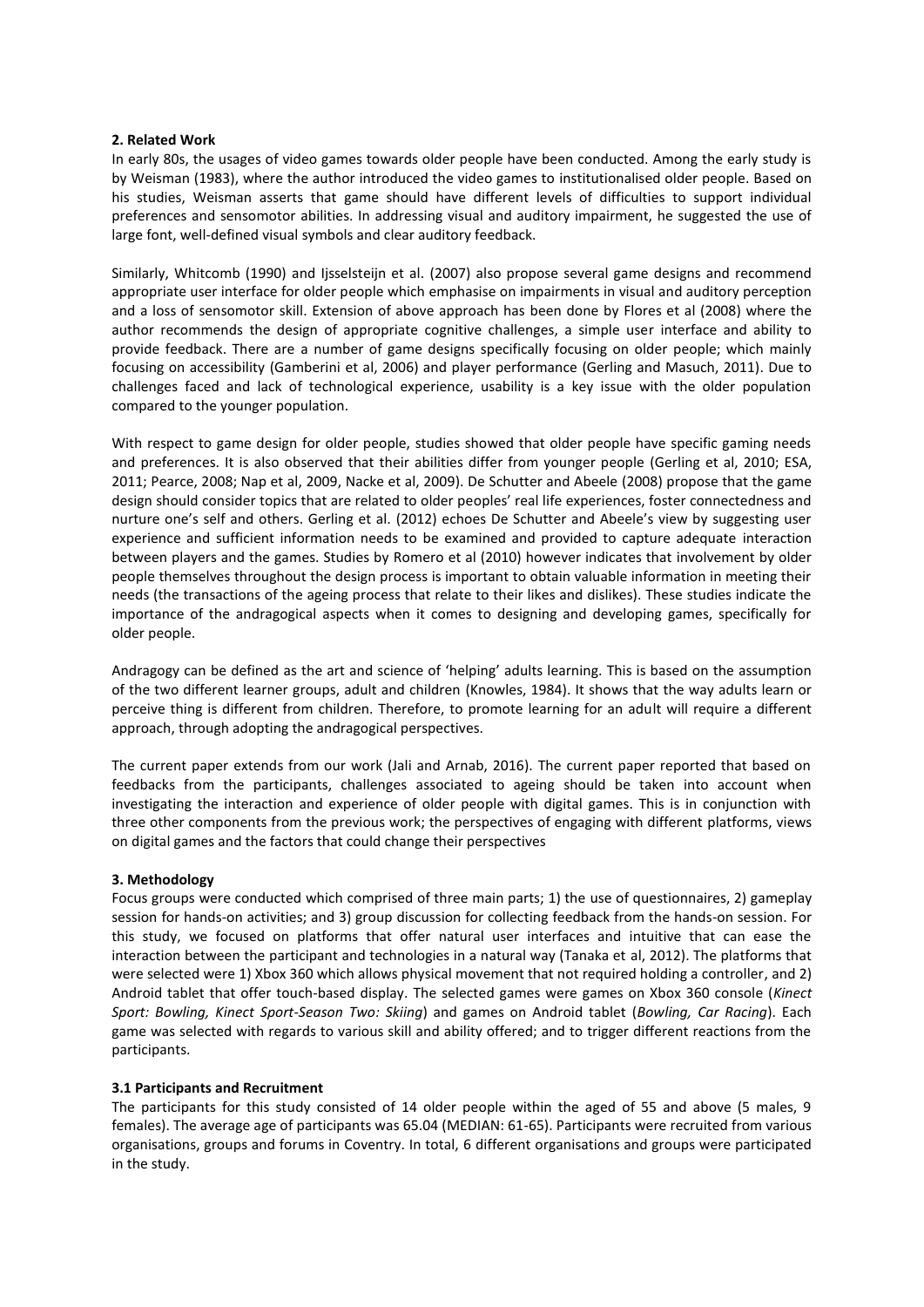The intended participants consist of independently living older people, who were physically and mentally healthy. The recruitment of participants was formed by approaching pre-existing (convenience sampling) groups, forums and organisations located in Coventry. Several other participants were referral (snowball sampling) from their friends. Institutional ethics approval was obtained for this study and participation was on voluntary basis confirmed by a signed consent.

## **3.2 Measures**

A mixed approach is used for this study. The following quantitative and qualitative measures were used in this study: 1) a questionnaire regarding participant's demographic background, user's acceptance towards technology and game experiences; and 2) the informal observations of participants during gameplay and 3) group discussion. Results from the findings will help to inform user's interaction and experience in playing digital game.

## **3.3 Procedure and Data Analysis**

Four focus groups were carried out with a total of 14 participants (n=14) with each group consists of 2 to 4 people. The focus group sessions took about 90 mins each and conducted at the location that was familiar to the participants. Fig. 1 shows the structure of focus group used in this study. The focus group structure explained in the next paragraph.



**Fig. 1.** Focus group flow chart

In *Introductory Session*, all participants were given a brief description of the main purpose of the study. Followed by administered a *Questionnaire* to gather participants' information, technology usage, game experiences and game interfaces. The questionnaire was a modified version of QUIS (Questionnaire for User Interaction Satisfaction) developed by The University of Maryland Human-Computer Interaction Lab (n.d.). Later, participants were introduced and asked to take part in *Gameplay* session to play 3 games (i.e. *Bowling, Skiing, Car Racing*) on different platforms. This gameplay was conducted to gather participants' feedback. Lastly, a semi-structured interview was conducted in a *Group discussion* setting. The open-ended questions were asked aim to obtain participants' opinions about their game interactions and experiences, and this offered in-depths understanding to researcher on participant's experiences.

All sessions were recorded and transcribed, and feedbacks were analysed quantitatively and qualitatively. The quantitative data analysis was performed using IBM SPSS 22.0. The qualitative data was analysed mainly using Content Analysis to identify common codes and categorised them into themes.

## **4. Results and Discussion**

## **4.1 Participants' Background**

It was reported that all participants owned a personal computer and were familiar with using smartphones or tablets. They have used these technologies for various purposes such as email, e-banking, news, social media and gaming. 9 out of fourteen participants reported previous experiences of playing digital games. In general, 64% of participants classified as non-gamer, who played games occasionally or not at all; and only 36% were considered gamer, who played games every day (61-65 (40%), 66-70 (60%)). Participants generally played digital games on their personal computer, laptop, tablet or smartphones. They asserted traditional games such as Monopoly, Solitaire, Sudoku and Scrabble are some of the games that they are familiar with and they continue to play it on digital game platforms.

## **4.2 Participants Perspectives on Different Platforms**

Fig. 2 illustrates the views from the participants after interacting with both platforms, which address 6 criteria evaluated through gameplay on both platforms. *Mann–Whitney U* test was conducted and showed a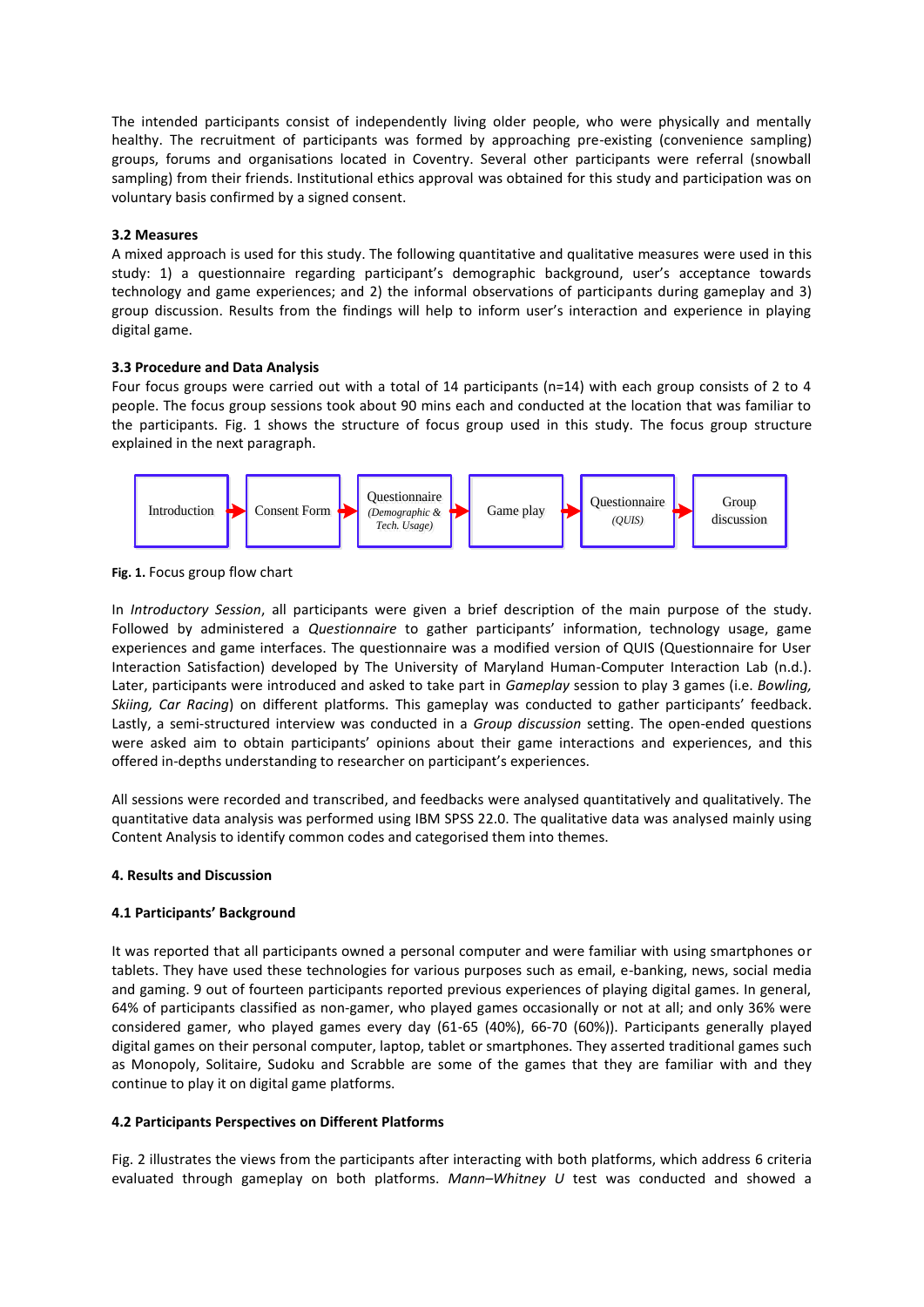significant difference between console and tablet for two items; *Player Enjoy Playing the Game* (U (25) = 35.5, Z = -2.671, p = 0.008), *Player in Total Control* (U (25) = 44.5, Z = -2.130, p = 0.033). The result reveals that when the older people were in a total control of utilising the platform, they found enjoyment and engagement in playing the game. This is tally to our finding in Section 4.3.1, when the older people found it was easy to operate console and indirectly it brought fun (i.e. social aspect) and enjoyment to them. This result is directly associated to the andragogical perspective in terms of the older people's need to take control over their learning (i.e. utilising the platform) and enthusiasm towards learning activities they are participating in (i.e. playing games) (Knowles, 1984). Meanwhile, no significant difference is found for the rest of the criteria.



**Fig. 2.** Participant's view on gameplay using *console* and *tablet*

# **4.3 Group Discussion on the Gameplay Experience**

From our previous work (Jali and Arnab, 2016), there were three main components that we have highlighted; 1) the view on interacting with the different platforms, 2) views on digital games and 3) change of perspective.

Based on Section 3.3, a group discussion was conducted with the participants' post-gameplay where they discussed about their interactions and experiences during the session, their views on the technology and their challenges faced while playing the game. This section elaborates on three key findings which are 1) Gameplay activities which lead to interaction types, 2) Interaction styles supported by the platforms

# **4.3.1 Gameplay activities**

There were four games used in this study. They were *Kinect Sport (Bowling) and Kinect Sports: Season Two (Skiing)* which are console-based games. Meanwhile on a tablet, we used *Bowling* and *Car Racing* games. Each game was selected with regards to various skill and ability offered, and to trigger different reactions from the participants. Bowling and Skiing were chosen because these games stimulate movement and activity in a fun and challenging way. It also has the ability to entice excitement and also imitates real movement in a particular sport which indirectly leading to some form of exercising. Meanwhile, *Bowling* game on the tablet was chosen to obtain feedback from the participants to distinguish the differences of interaction and experience by using different platforms. *Car Racing* was chosen due to its ability to facilitate enjoyable experience and it is fun to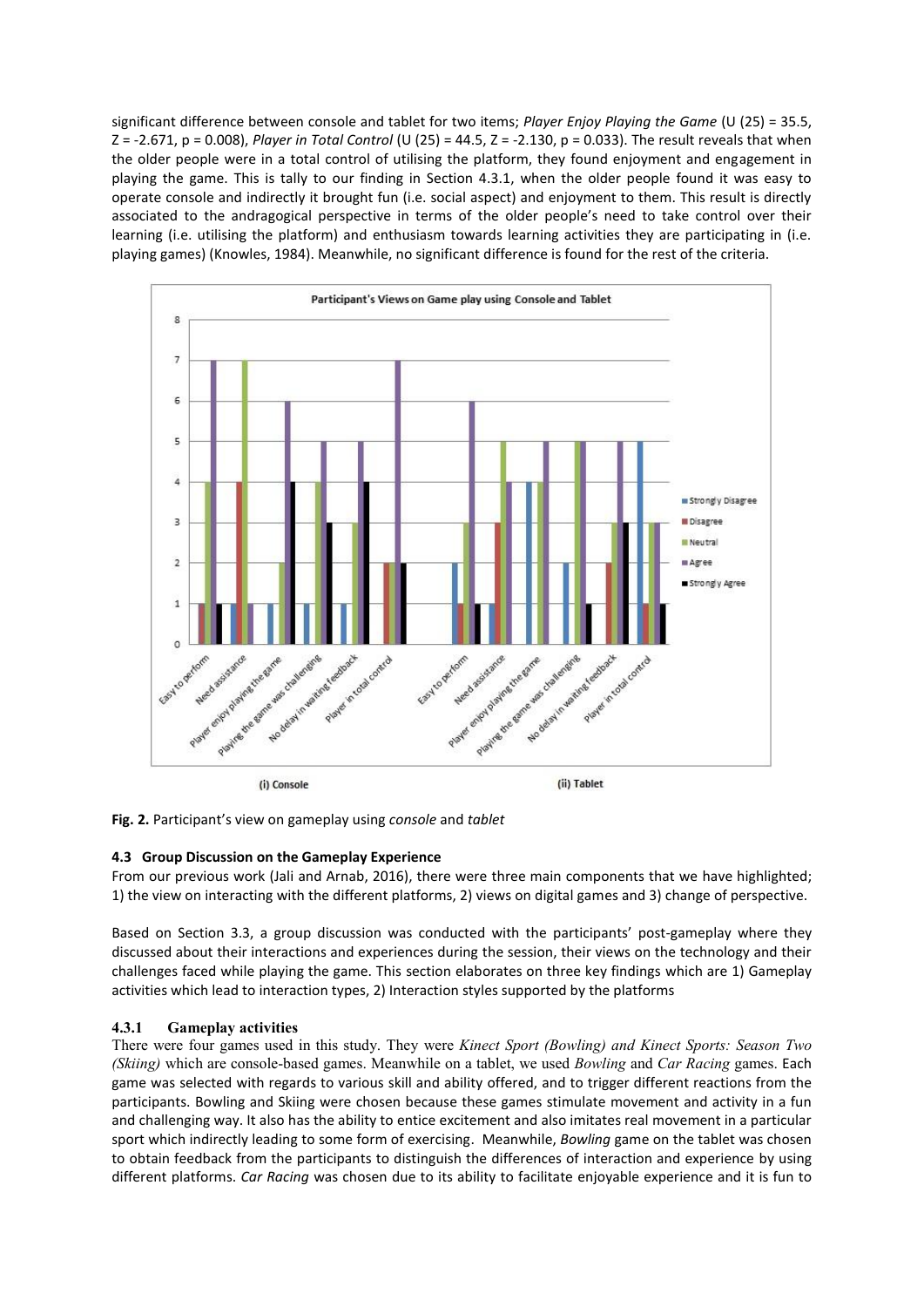play. It also offers new skill (i.e. tilt) to the participants by imitates real driving environment (i.e. steering the wheel).

#### **4.3.1.1 Interaction Types**

Game is more engaging when it allows interaction between the player and the game itself or with other players; and gaming equipment are used as a medium of interaction (Prensky, 2001). According to Wilson et al. (2009), there are three types of interaction; the equipment, interpersonal and social. Learning while playing the game would be more interesting when there is an equipment interaction indicates how the player manipulates the game as for example player is allowed to pick up an object and manipulate it (i.e. kick it, throw it, swipe it). While interpersonal interaction shows the relation between players in the real world (acknowledge each other's achievement and involvement). The social interaction is the state when senses of belonging grow as interpersonal activity increases.

Based on our findings, 11 out of 14 participants mentioned that they like to play *Bowling* and *Skiing* games on the console. This is because those games imitate the real life experience with playing *Bowling* and *Skiing*. Participants also indicate that these games are more interesting and fun to play as well as more challenging to them where they need to move physically (i.e. body movement) and mentally active (i.e. strategy to win). Besides that, these games encourage active social interaction among participants and emphasise cooperation/competition between them. While playing *Bowling* on the tablet was considered boring as it only involves limited functions such as zoom-in, zoom-out and swipe with one finger with no body movement involve. One participant compared playing the *Bowling* game on both platforms by stating "*I'll get bored with that actually 10 minutes flash* (*Bowling* game on tablet)*. This is not physical at all. I just used my finger*". The participant also asserted, *"To me, that game on tablet you can't completely control a game. On the console thing, it's a physical game. On that (tablet), it's more like just any other game where you just having some move character around with you finger".* The participant also mentioned that playing the *Bowling* game on tablet will remove all the physical aspect from it and it becomes pointless.

As for the *Car Racing* game, all participants enjoy the gameplay while comparing their time lapse with their fellow friends. For female participants, they found playing car racing is something new and exciting. Besides that, the game also encourages active social interaction among participants and emphasises cooperation between them. The participants demonstrated an interest in playing games on the device after participating in the study. For example, one participant (who has 'hand tremor') was impressed to see that he could play the *Car Racing* game using tablet which he would have never thought of before. He learned to play the games by tilting the tablet to the right and to the left similar to steering a real car. "*I was pleasantly surprised by some features on the tablet (mainly the steering by tilting it – I hadn't thought of that as an option before the session), and the details visible were better than I would have thought beforehand*." It showed that the participant learned new knowledge and gaining new experience, when playing the *Car Racing* game on the tablet and learned new skills by discovering the functions on the tablet (tilting to imitate steering a wheel).

Based on the andragogical perspective, it would be easier for someone to learn something or use something new if it has relevance or beneficial to them. People will only interact with something familiar, interesting, meaningful and beneficial to them. As mentioned by one participant, *"… if you would to offer me a serious driving... to improve your driving skills or an aircraft simulation or something. I might be more interested. But, that's maybe because I am an engineer and more interested in that type of thing*".

#### **4.3.2 Interaction Style Supported by the Platforms**

After the gameplay sessions, there was a balanced number of participants (n=7 each) choosing either platform; console and tablet. Based on the findings, both platforms have their own advantages and disadvantages, and this contributed to the selection of platform to the participants – on which they favour the most. Half of the participants prefer to play games on a tablet; the main reasons being that they can play alone (i.e. when they want to), its portability (can play anywhere at any time) and easy to use and play (less setup process). Pointed out by one participant, *"I prefer using a tablet. If you've got pain or disabilities, much easier to use a tablet. And you don't have to be home to do that. It's much portable. You can do it on a train or bus, or sitting and waiting".* Another participant indicated that the size would make people to select it from another platform, *"That's convenience that can be it, because of the size. Can put it in, carry it in a bag and probably isn't that too long. If some see shape like that and about the size of the book... so they not going to think"*. The other half of the participants stated that they found that the console platform has comprehensive displays (better graphics,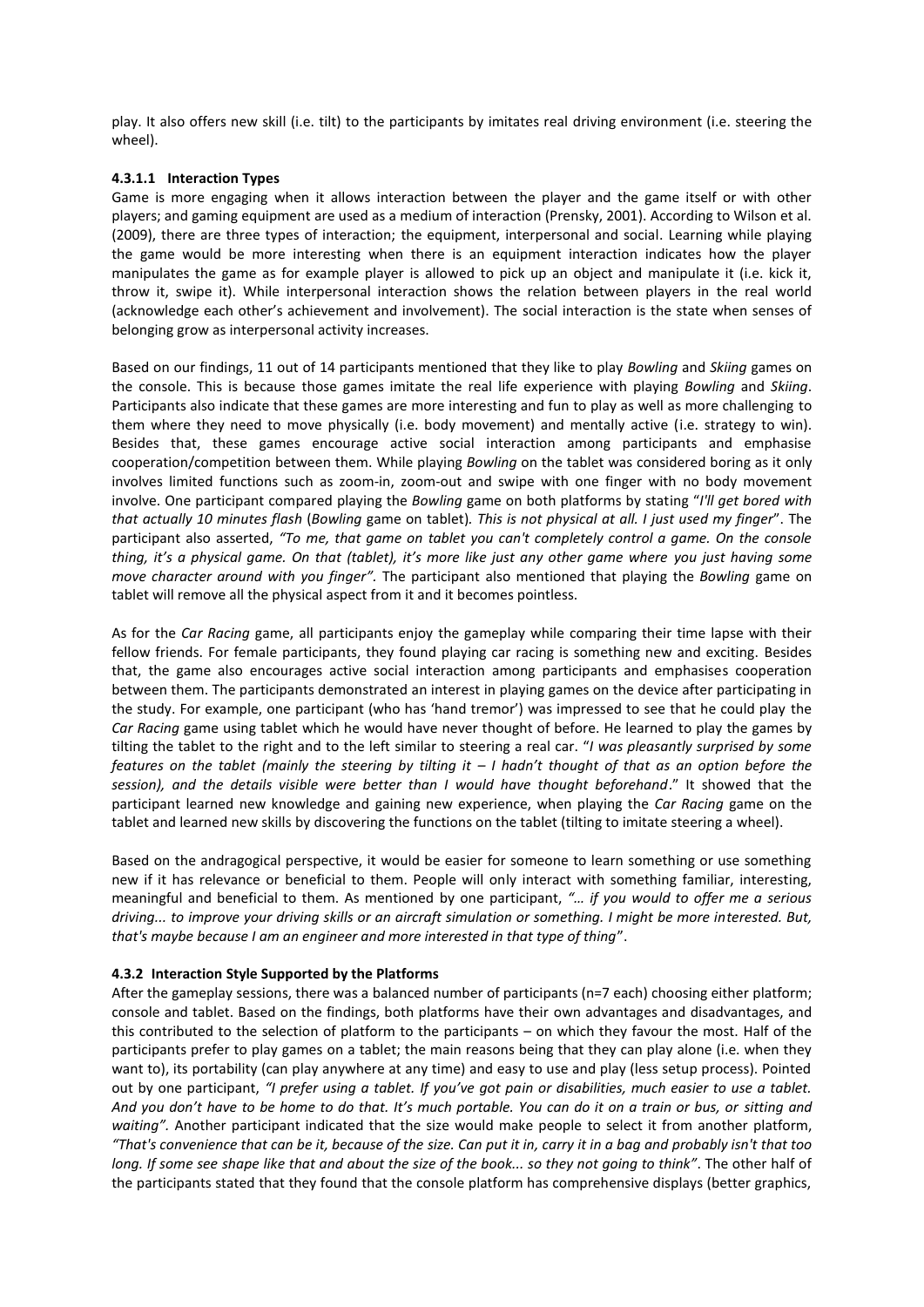big screen), which enabled better control, more fun (i.e. social aspect) and provided immersion (i.e. flow), as well as offer physical movement. One participant stated*, "I like to play on that Xbox because you can immerse yourself in the game. And it's not dangerous and you don't need special equipment… You're in the flow and you're doing exercise while doing it. It's easy to understand what you're doing"*.

Despite of the advantages of both platform, several disadvantages also been highlighted. For console, the downfall due to the cost barrier and it requires the participant to learn some technical skills prior to playing the actual game. *"That one (Xbox), I would hate to do that (setting up). Anything technical like that I'll dumb foul. If somebody set it up, shows how to do it … then I got it, and I can do it"*. While participants indicated that tablet has smaller screen and lack of physical elements compared to console make them lost interest in continue playing. One participant mentioned that she needs more time to understand the instruction (not clear on tablet screen) and sometimes delay in response from the system made the tablet games boring and frustrating to her.

The participants aged 66-70 showed a higher level of engagement during gameplay using console due to the comprehensive displays, encourage social interaction and involve physical movement. *"Console games were very attractive to me – greater possibility of whole body interaction than I previously thought."* However, tablet technology has gained place and widely accepted among the participants. This may be due to its relatively lower price and portability factor. The participants perceived the technology as difficult. *"Identifying controls may have taken a bit of time, but that would be expected for a first time with a particular item of equipment."* However, upon discovering some real-life benefits to the gameplay, their perceptions towards the technology changed. One participant stated, *"They were generally stimulating and relaxing at the same time."*

## **4.3.3 Gameplay Interactions and Challenges Associated to Ageing**

When it comes to challenges usually faced by older people, it will be associated with age-related changes. Normally, older people will go through countless changes in different levels such as changes at the perceptual, cognitive and psychosocial (Kaufman et al., 2014). Mentioned earlier in Section 2, to capture the adequate interaction between players and the games, the aspect of user experience, needs and interests should be considered and examined.

Feedback and suggestions from the participant's interaction and experiences were taken into consideration. Similar to findings by (Whitcomb, 1990; Ijsselsteijn et al., 2007; Flores, 2008), age-related declines such as in physical and cognitive functions could influence gameplay (i.e. needs, preferences) for older people. Participants emphasised that simple, relevant information and clear instructions are important (i.e. written, auditory) and should be included in the game. One participant mentioned that *"…be viable both ways because actually when you looking at screen, something in your ear telling what to do is good, for me… There are people don't hear very well. So they got to have it and on the screen".* While another stated *"They must not be written in a lot of technical jargon"*. Simple and less elements in interface design was preferable (i.e. not require too much working memory) as this indicated by one participant, *"I also think you don't want too much extra stuff on the screen that you don't need. I just want to see what the stuff that I got to deal with, not allowed other stuff around. Noise... screen-noise that's what I mean".*

Participants also added they would like to have adjustable interfaces (i.e. font type and size, screen resolution) *"Need to make sure the printing is big. I couldn't see so that straight. My glasses need changes. Older people needed big, bold print"*, while another stated he wanted a control over the brightness of the screen and also the volume of the platform which could be helpful for those who have eyes sight and hearing problems. Participants also reported that no timer should be included in the game, as suggested by two participants, *"I don't like time-limited thing. This is because some people take longer to learn things than others".* The participants also asserted that they would like to play games that required less strength and memory where playing game with less hassle which involves no input device (i.e. controller) and includes body movement (i.e. physical game – *Bowling, Skiing*). One participant suggested a tutorial or instruction screen need to be included and displayed before they start to play the game. This screen will briefly show what they will see and what they have to do in the game. This screen also can be skipped and referred back when needed. This is important to be included as older people are likely to encounter decline in cognitive abilities. As stated by the participant, "My dad nearly 91, and he got very bad short term memory so you can tell him something - but you *know... he said 'yeah, it's fine.' If you set him off and play it. He enjoyed doing it, but the next time he picks is up he not remembers what he got to do. He's very much a target person that would be useful to get him to do*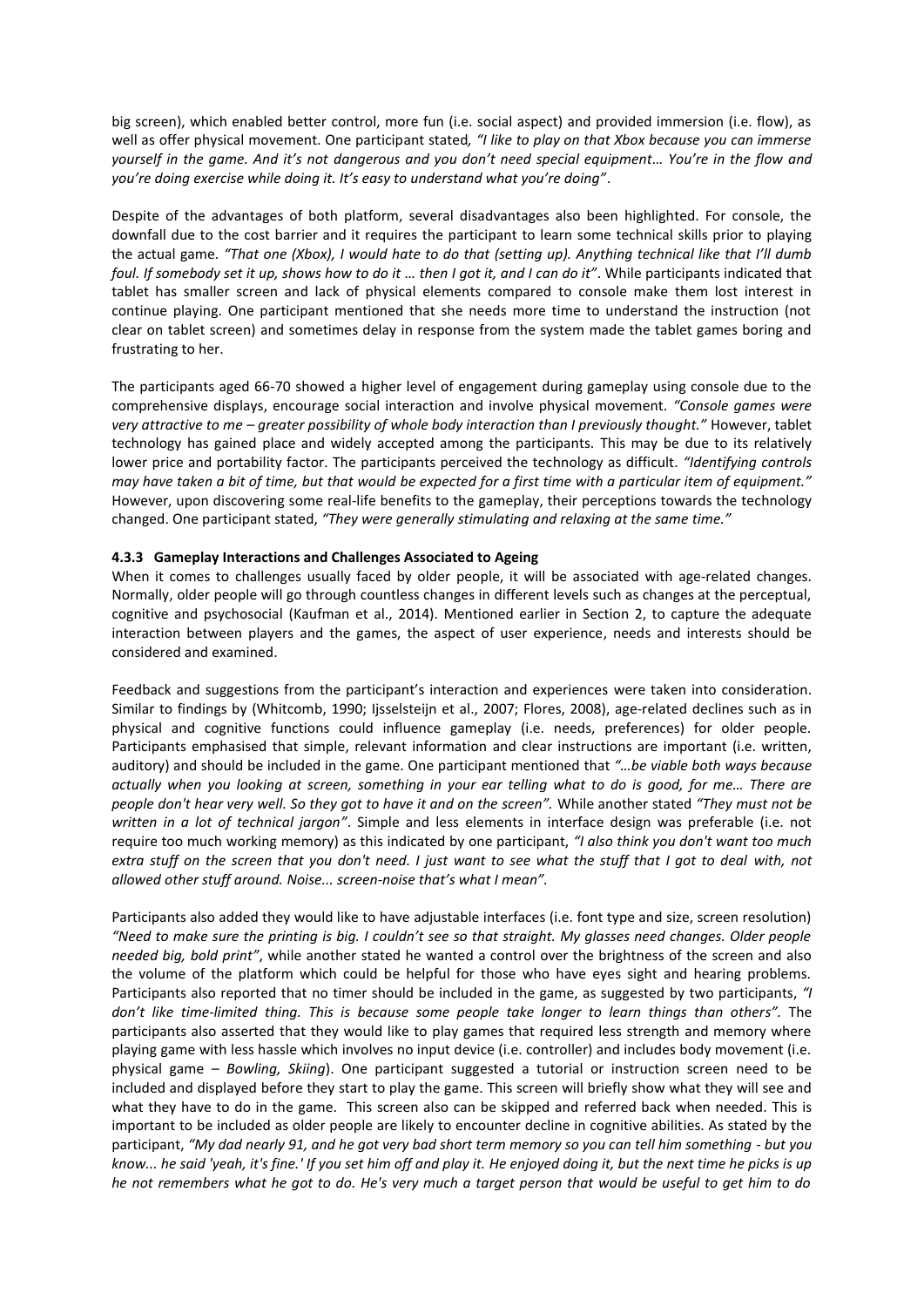*something slightly different because he needs to exercise his brain to retain the ability to do things".* On the other hand, typing can be replaced by voice recognition while touch screens can be helpful when having difficulty with wrist/elbow movement that the mouse needed. The natural interaction offers in console become the main attraction to the participants.

Based on the findings, it also shows that the older people prefer to have control over what they do. This is associated with andragogical perspectives where the older people are an independent self-concept and who can direct/control his or her own learning (Knowles, 1984). This is showed in our study when the participants mentioned they have a total control playing game using console compared to tablet. Feedbacks from two participants on their experiences playing *Bowling* game on tablet as stated below.

*A: "Yeah, the ball doesn't go where it supposed to go. \*Chuckles\* You know, you think it go ...You don't get the control ability"*

*B: "… on tablet you can't completely control a game. On the kinect thing, it's a physical game. On that, it's more like just any other game where you just having some move character around with you finger"* (P1F3)

The study findings also show that participants preferred tablet over console which is influenced by 3 factors which are cost, technicality and portability. We also found that size, weight and battery lifespan of the tablet could be the reasons why older people prefer tablet than console. One participant mentioned, "*Anything that I said about that one. That particular tablet, it's quite heavy…. Again, if you talk to older people who may well find their wrists are not that strong, it might be awkward to manipulate. Because it's quite heavy".*

Feedbacks from the participants show that the platform physical characteristics needed to be taken into account as a serious consideration when included older people in the studies. Size and weight of the tablet would affect those people who have joint pain (i.e. arthritis). Therefore, a selection of size and the lightweight platform is important in this research so that it will not bring any effects to the participants. Hence, it requires less strength. Meanwhile, tablet battery lifespan also needs to be prolonged to show the reliability of the technology in order to gain acceptance within the participants *"… I think, for me the issues always about how reliable the technology is and in terms of battery life to remember ... you know, if it... while I touch stuff on my last phone I had. The battery drained so quickly".*

Interaction is needed in designing a game for older people in order to promote active social interaction. Confidence barrier such as afraid of taking part when it involves new technology might be among the challenges that caused the older people not interested in technology besides no self-confidence (i.e. interact, try new thing, involve in activities, etc). Therefore, interaction is needed to ensure the older people can be more confident when interacting with others even with the technology (especially digital games). While participating in a game playing, participants were encouraged to work with others (team-based) where working collaboratively can stabilise strategies more rapidly than play as a single player. Besides that, the participants will find the gameplay is more fun and more challenging and motivating.

#### **5. Conclusion**

The results of our study show that there are three key components that should be considered when investigating the interaction and experience of older people with digital games. They are 1) the interaction types and the experience provided by the game itself, 2) the game interaction styles which is supported by the platforms and 3) gameplay interaction and challenges associated with age-related changes. These findings are an addition from the existing work which is not included in this paper.

**Acknowledgments:** This project is a part of PhD research currently being carried out at the Faculty of Engineering and Computing, Coventry University, United Kingdom. The deepest gratitude and thanks go to the Universiti Malaysia Sarawak (UNIMAS) and Ministry of Education Malaysia for sponsoring this PhD research. Thanks to all participants for taking part in the study.

#### **References**

De Schutter, B. and Vanden Abeele, V. (2008) "Meaningful Play in Elderly Life", *In. Proceedings of ICA*. Flores, E., Tobon, G., Cavallaro, E., Cavallaro, F.I., Perry, J.C. and Keller, T. (2008) "Improving Patient Motivation in Game Development for Motor Deficit Rehabilitation", *In Proceedings of the 2008 International Conference on Advances in Computer Entertainment Technology*, pp 381-384, ACM.